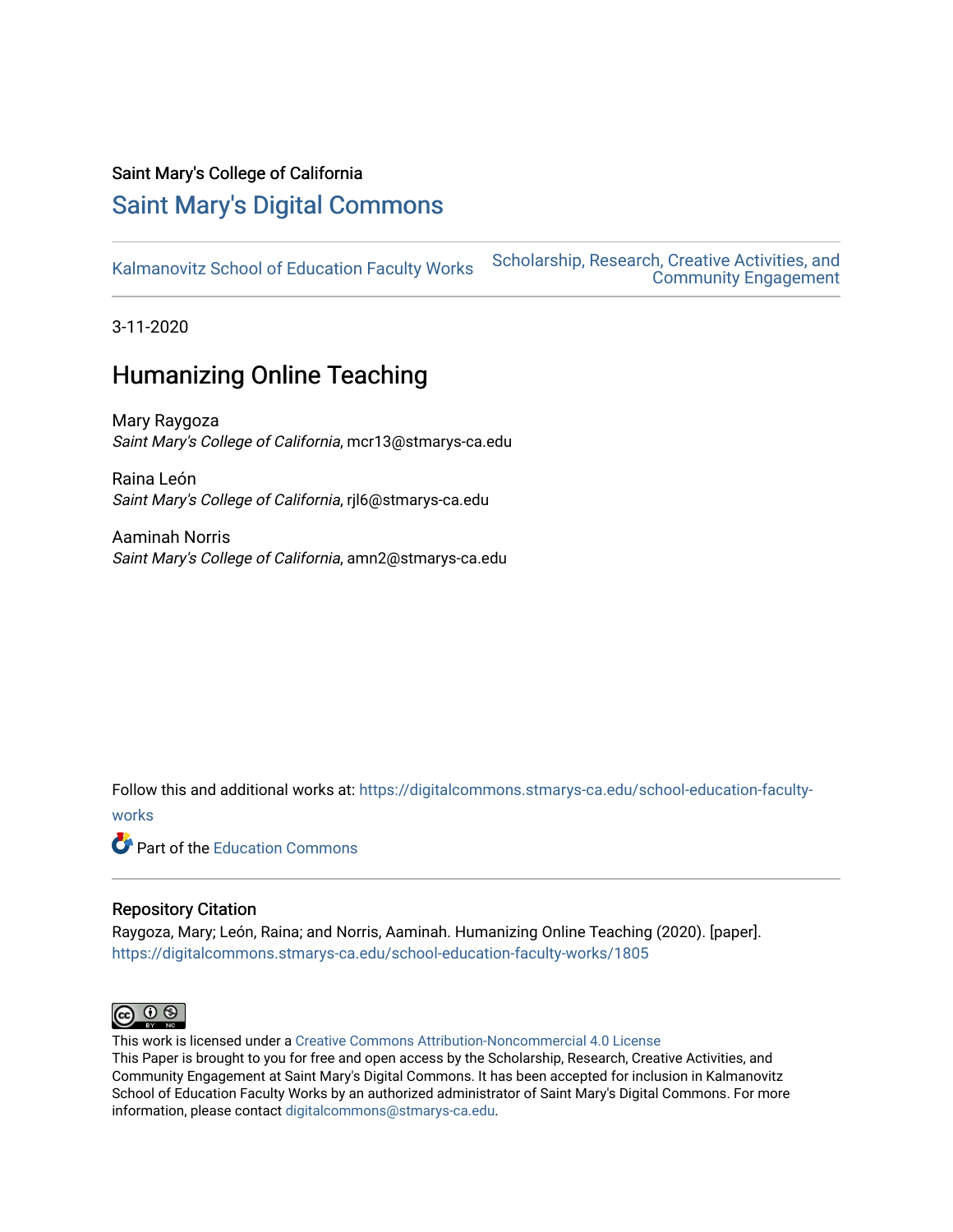*APA Reference:* Raygoza, M., León, R., & Norris, A. (2020). *Humanizing online teaching.* <http://works.bepress.com/mary-candace-raygoza/28/> *MLA Reference:* Mary Raygoza, Raina León and Aaminah Norris. "Humanizing Online Teaching" (2020) Available at: <http://works.bepress.com/mary-candace-raygoza/28/>

### **Humanizing Online Teaching By Drs. Mary Raygoza, Raina León, and Aaminah Norris Saint Mary's College of California**

Our research and teaching praxis centers around striving to humanize education -- in the Saint Mary's Single **Subject Teacher Education program, we teach a class called Humanizing Education Methods. We offer this resource based on scholarship on teaching practices for equity and social justice and our collective experiences** of online and hybrid teaching. It is not centered on the technical aspects of online teaching but rather pedagogical practices that promote care for the whole student and class collective. If you have additional ideas **or feedback, please email Mary Raygoza at [mcr13@stmarys-ca.edu](mailto:mcr13@stmarys-ca.edu).**

#### **Building and Maintaining Beloved Community**

- ★ Take time to establish norms for being present, mindful, and safe. You may bring a set of norms to students, bring a set that they then expand or provide feedback on, and/or co-create classroom norms.
	- Some examples of norms are:
		- Be present. Each class will be packed, so prepare yourself to be engaged throughout.
		- Listen deeply to whomever is speaking in the virtual room.
		- One mic. Try not to interrupt, and if you do, apologize.
		- Make space, take space.
		- Be open to learning. Be comfortable with being uncomfortable.
		- Use personal pronouns and gender-conscious language. One way to support this is through using the "Rename" function to use the name and pronouns that you would like others to use.
		- We start on time and end on time.
		- We expect your full and safe participation in our online sessions. This means being free from any distractions including driving, the consumption of drugs and/or alcohol, and/or multitasking.
	- One way to co-create norms is to ask students how we need to engage to foster a respectful, creative, rigorous classroom community; you can invite them to brainstorm in these four "directions": Student to Student, Student to Professor, Professor to Student, and Student to Self. They will have a lot of good ideas, and if they co-create norms they will be more accountable to them.
	- You, as a professor, may also have to summon a higher amount of energy to demonstrate your excitement and engagement in the class as a model for them.
		- That said, authenticity transfers across the digital platform. It's a wonderful practice to make space for co-learning and being transparent with students when you are working out technology glitches to support their learning.
- ★ Engage students in a "temperature check" at the beginning of class. You may wish to do this weekly. It is harder to tell how students are doing when you are in a virtual space, so this can help to get a read of the virtual room. It can also help students to feel more comfortable, warming up to speak online. You may get

Mary Raygoza, Raina León, and Aaminah Norris Saint Mary's College of California March 11, 2020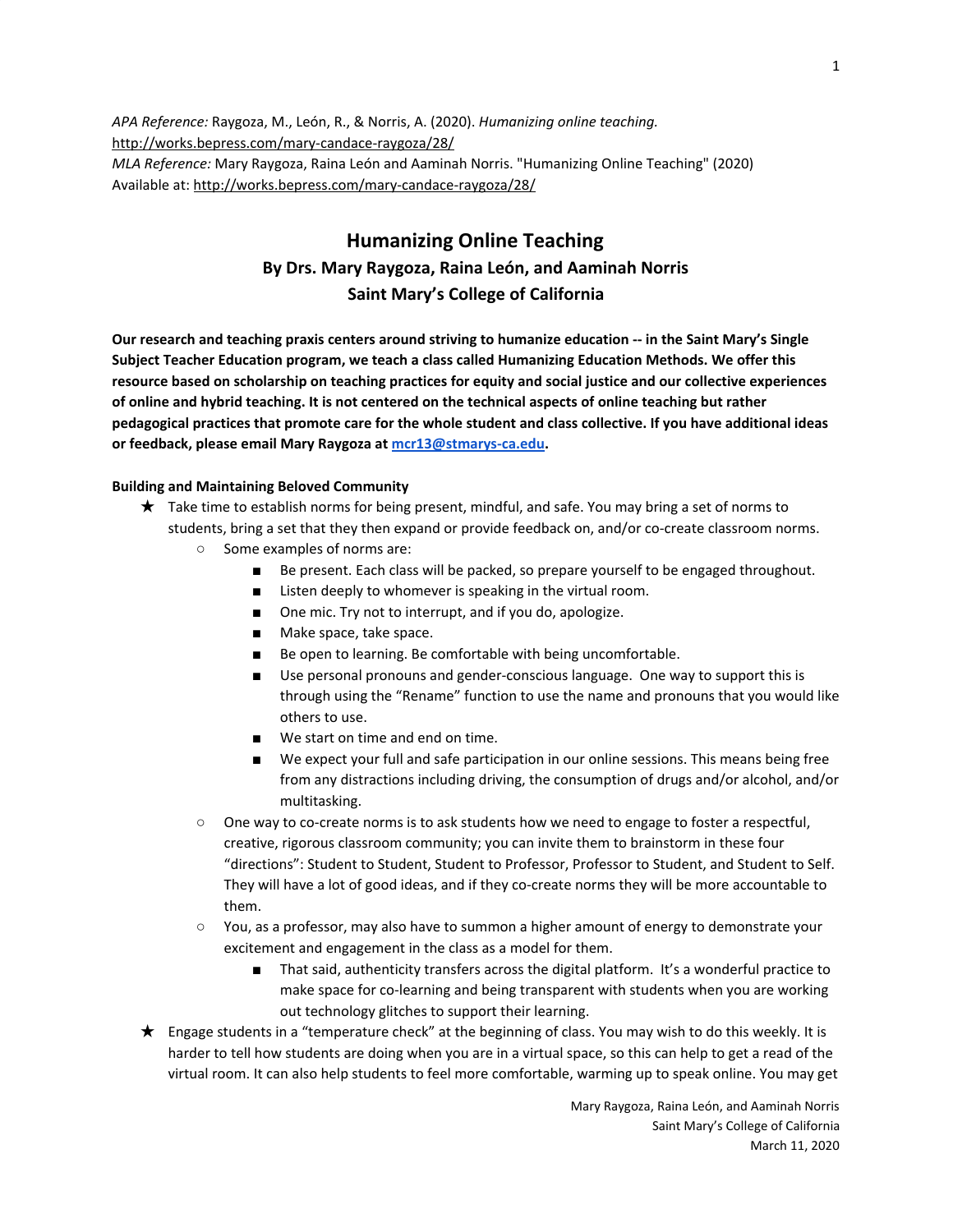creative and come up with a check-in prompt that both allows students to share how they are and is related to your class content. Some general examples of temperature checks are:

- A rose and a thorn
- A high and a low
- Represent your week in an emoji or hashtag
- Share how you are doing in the form of a weather pattern or forecast
- Fist to five (fist being a ranking of zero, up to all five fingers) on how you are doing and explain why
- What is one joyful practice that is energizing you (as a student or human in the world)?
- ★ You may also invite announcements or celebrations- these are things students usually share with each other in person as they walk into a classroom, so it can be good to make intentional space for them.
- ★ Just because you are online does not mean you can't do things like mindfulness practices to center the class.
- $\star$  Take time for students to share appreciations with one another at the end of class, for anything big or small, related to the class or not. Again, this helps in fostering community when you are not in person.
- ★ Ask students to all use the video to help to maintain human connection. In an online environment, we can still connect through body language and eye contact, though limited.

#### **Be Prepared**

- ★ Share an agenda with learning objectives and activities for the day so students know what is coming.
	- You might ask them to have the agenda up while you are teaching so that they see your face and the agenda.
	- If you are having a guest speaker or conducting a lecture, you might also "pin" the video of that person so that the students focus on that person's presentation primarily rather than the gallery of faces.
	- If you have breakout groups, make sure to give them a "protocol" or clear guidelines about what you want them to do. In person, we can "read" the room more easily to have an idea of which groups are struggling and move there to redirect. Remember that, they can reach out to you for more support, but you won't have the ability to "read" the room. Circulating among groups and making sure everyone is on the same page on what they have to do (check in on task clarity before breaking out into small groups) can help a lot!
- ★ If you normally have a routine when students enter, e.g. a warm-up or "do now," continue to do those or you may start implementing them because students will trickle into the online space.
- $\star$  Have an array of instructional activities; class online can be boring if it is just the professor speaking
	- Start your classes with a tech tutorial. We should not make assumptions about the intuitive abilities of students. You might even think about emphasizing one practice over others every week. While students can watch an informational video, seeing you and hearing your voice as they learn can help to make the concept stick.
	- Examples of instructional activities: Quick writes, Pair shares, Small group work, Debates, Digital gallery walks, Jigsaws, Graphic organizers, etc.
	- You can also use quick polls to gauge understanding of a concept and reteach if needed.
	- The breakout room function allows for you to automatically assign groups or manually assign groups. If you do a Google Form or survey before class, you may have a better idea of how to structure your groups.
- ★ Plan to engage students in reflective, meta-cognitive activities such as exit tickets or a Know-Want to Know-Learned chart.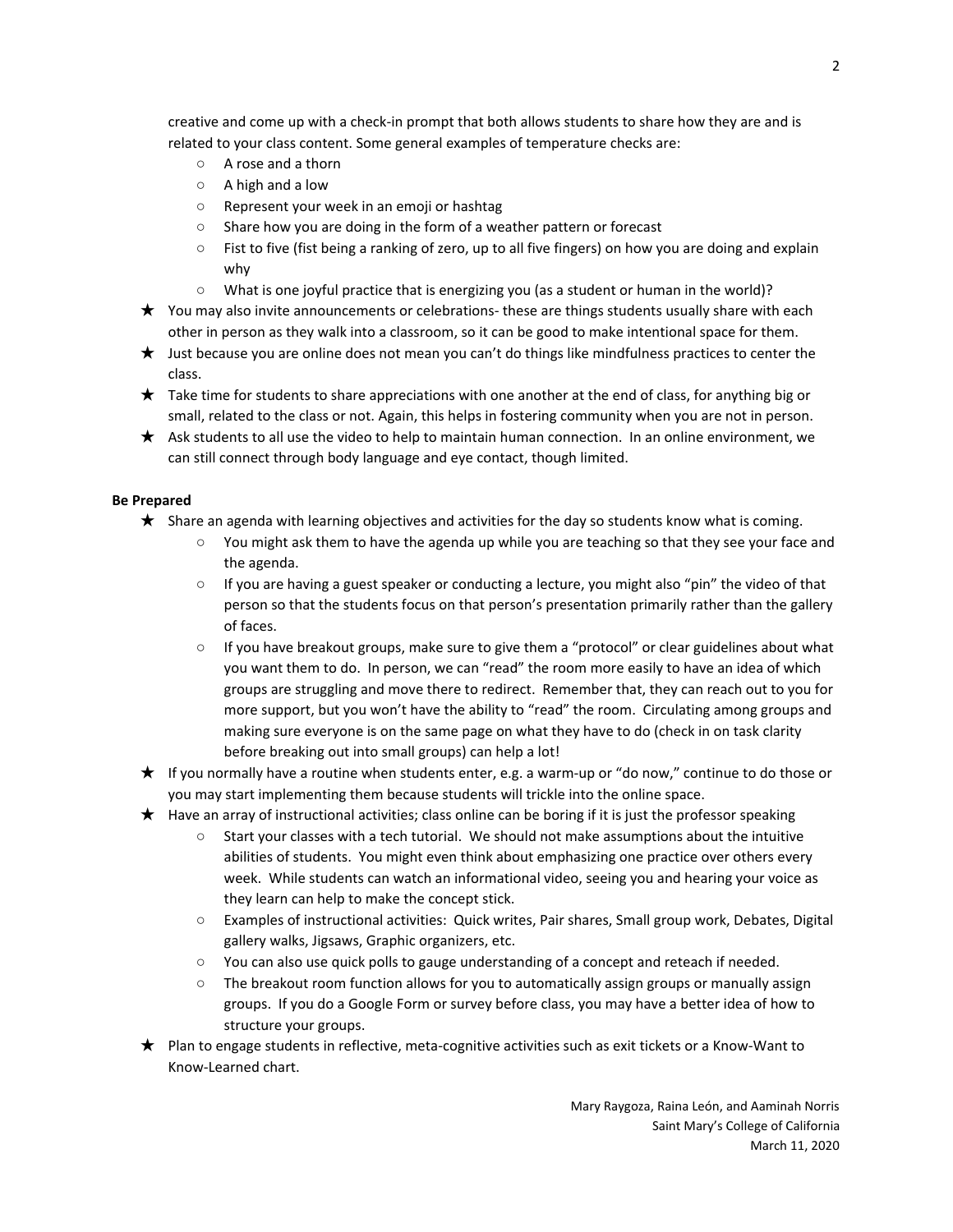#### **Fostering Equitable Participation**

- ★ Check in on access- is anyone having difficulty accessing: internet connection, a quiet space, a device, or a mic or camera? Are there ways you can support their troubleshooting, resources you can point them to? See Zoom's information on closed [captioning.](https://support.zoom.us/hc/en-us/articles/207279736-Getting-started-with-closed-captioning) Before you start your session, add the transcription service. You can always share these transcripts (with student permission) on your Moodle page.
	- If the topic is not privileged or sensitive, check in with students to see if they would be comfortable with recording the session and post these online. We may have students who become ill or have technical difficulties mid-session. Recordings allow those students to have access to the class at a later date.
- ★ Use the raise hand function to track who would like to speak. This may not show up for all students. Keep an eye for "tech hands" and "real hands" that you see on the screen.
	- You might even have a protocol for acknowledging hands as they come up: "Next I have [Name] and after that [Name]" as well as a protocol for students to send an individual chat to you if they have a contribution to the conversation.
	- If you have to do a roll call check-in on a topic, let students know in advance that you will be calling on everyone and give them time to think of their responses to promote equity and support in their vulnerability on the platform and with one another.
- $\star$  As students are sharing out, pause to invite anyone to speak who has not spoken yet.

#### **Group Work and Group Roles**

- ★ Utilize the breakout rooms function of Zoom- you can have them break into groups that are random or manually assign students to groups. Be clear about what time you will have everyone return so they know how to pace their group work. You can "float" group to group as they work, as you would around the classroom.
	- Try asking students to designate a timekeeper and build in flex time for students to figure out what they need to do.
	- Use the broadcast function to let them know when they should transition in their groups from one person to another.
	- The broadcast function is also great to use a minute or so before you "close the rooms".
- ★ Assign or have students select group roles, such as Timekeeper, Facilitator, Reporter, Recorder, and Equity Manager or Harmonizer. Groups roles increase accountability to one another and in an online format ensure that everyone participates.
- $\star$  Once students select group roles, ensure that the facilitator is assigned using the group break out structure.
- ★ Allow students to alternate roles so that each week they are included and provided with different responsibilities.
- $\star$  When you come back together, have a specific prompt of what students will be reporting out on. You may have those who share out say what they learned or appreciated from a classmate in their breakout group, so that they are not just repeating what they themself said in the breakout group.
- ★ Ask students to create and present multimodal presentations online. This allows for students' involvement to be dynamic and engaging. It also builds their capacity to present in the online format.

#### **Sharing Out**

 $\star$  When you want each person in the class to have an opportunity to speak to something, ask for a volunteer of who would like to begin and when that person finishes, they say the name of another